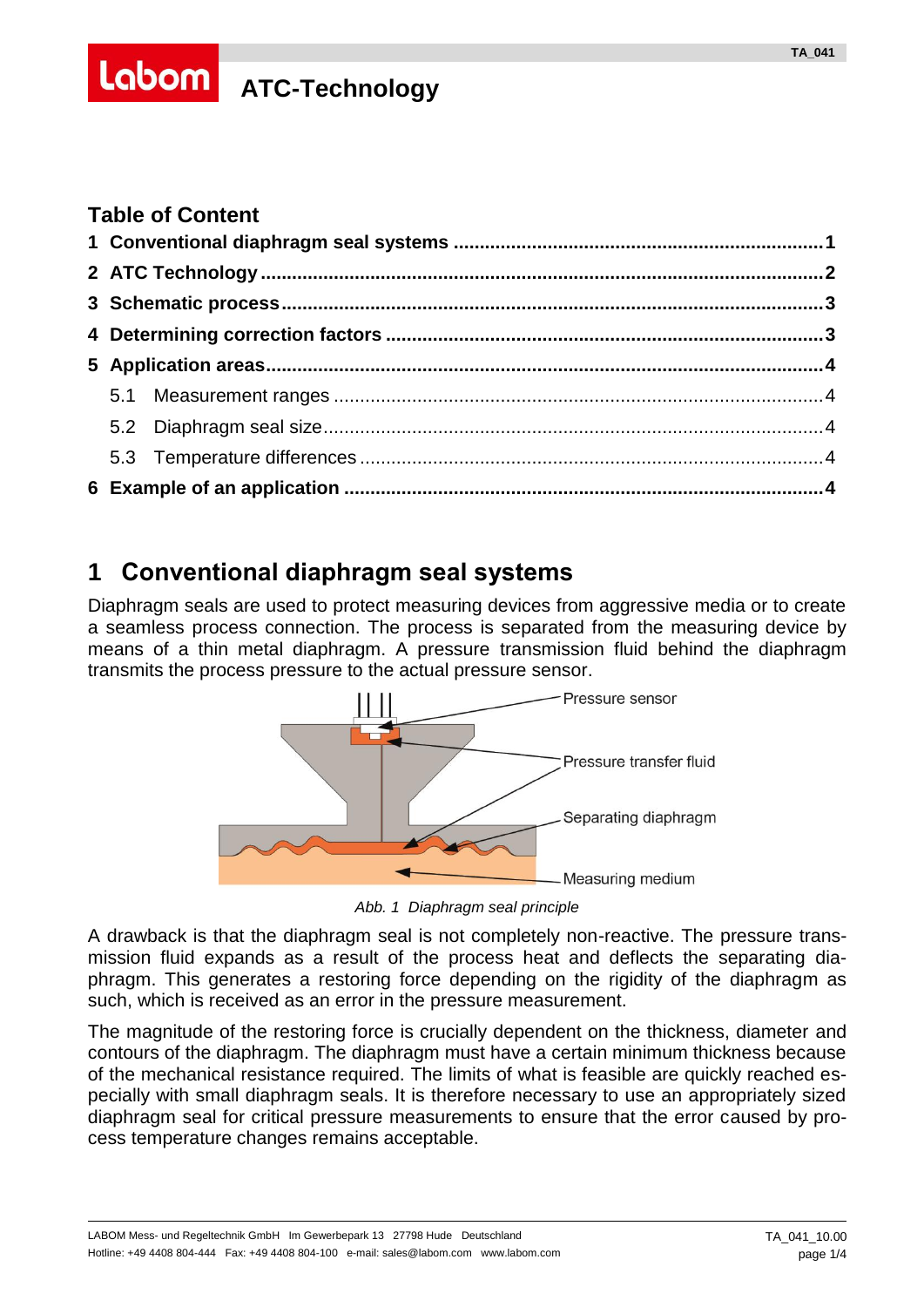## <span id="page-1-0"></span>**2 ATC Technology**

The ATC technology (ATC = **A**ctive **T**emperature **C**ompensation) drastically reduces this temperature error. The temperature of the pressure transmission fluid is recorded with an additional temperature sensor. This sensor (a Pt100 element) is positioned as close as possible to the separating diaphragm. The sensor thus records the temperature of the oil cushion behind the separating diaphragm with good accuracy.

The temperature of the pressure sensor is also recorded as there is also a significant amount of the pressure transmission fluid around the pressure sensor.

Knowing these two temperatures allows calculating the error caused by the influence of the process temperature and correcting the pressure measurement accordingly.



*Fig. 2 Positioning of the additional temperature sensor in the diaphragm seal*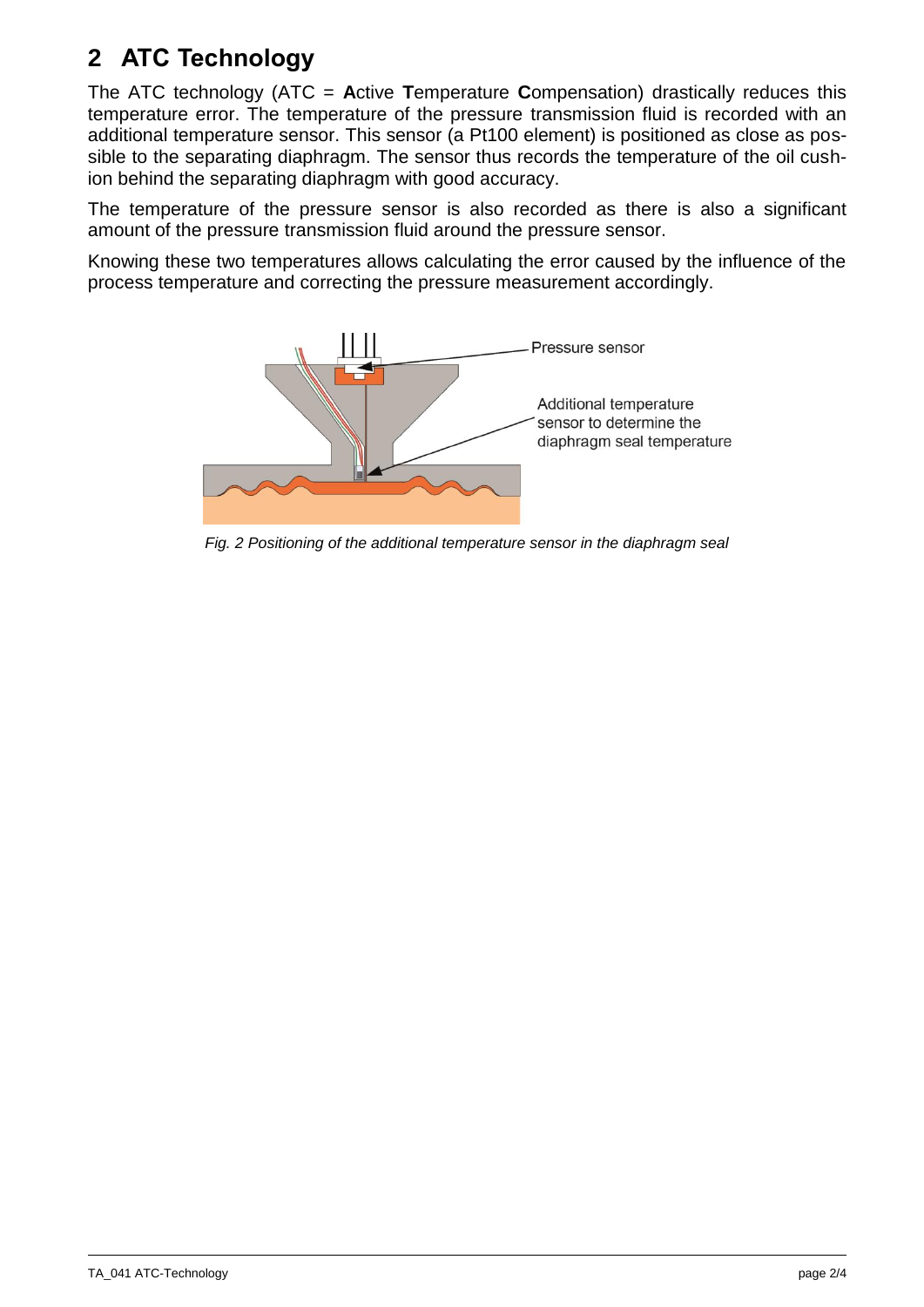## <span id="page-2-0"></span>**3 Schematic process**

The graphics below show a schematic diagram of the behaviour of a diaphragm seal system. A conventional system without error compensation responds to a jump in temperature with an increase in the pressure signal up to the stationary state in which the complete device is heated. In a device with ATC technology, the compensation takes effect as soon as the temperature reaches the Pt100 element behind the separating diaphragm to then dampen the increase. Theoretically the temperature error can be completely compensated once the stationary state is reached.





*Fig. 3 Schematic comparison of a conventional system / system with ATC*

## <span id="page-2-1"></span>**4 Determining correction factors**

Correction factors, which are stored in the device, can be calculated from the properties of the diaphragm seal system, such as the diaphragm rigidity, internal volume and the temperature expansion of the pressure transfer fluid. These factors are used to correct the pressure measurement caused by the undesired influence of the temperature. A reduction of the error by up to 80% (stationary state) can be achieved in this way. This means that the temperature error of the diaphragm seal with ATC is only a fifth of the error without ATC.

Individual correction factors for the diaphragm seal system can be determined by a test measurement to further improve the correction. The error in the stationary state can thus be completely eliminated with the exception of the influences of the installation situation.